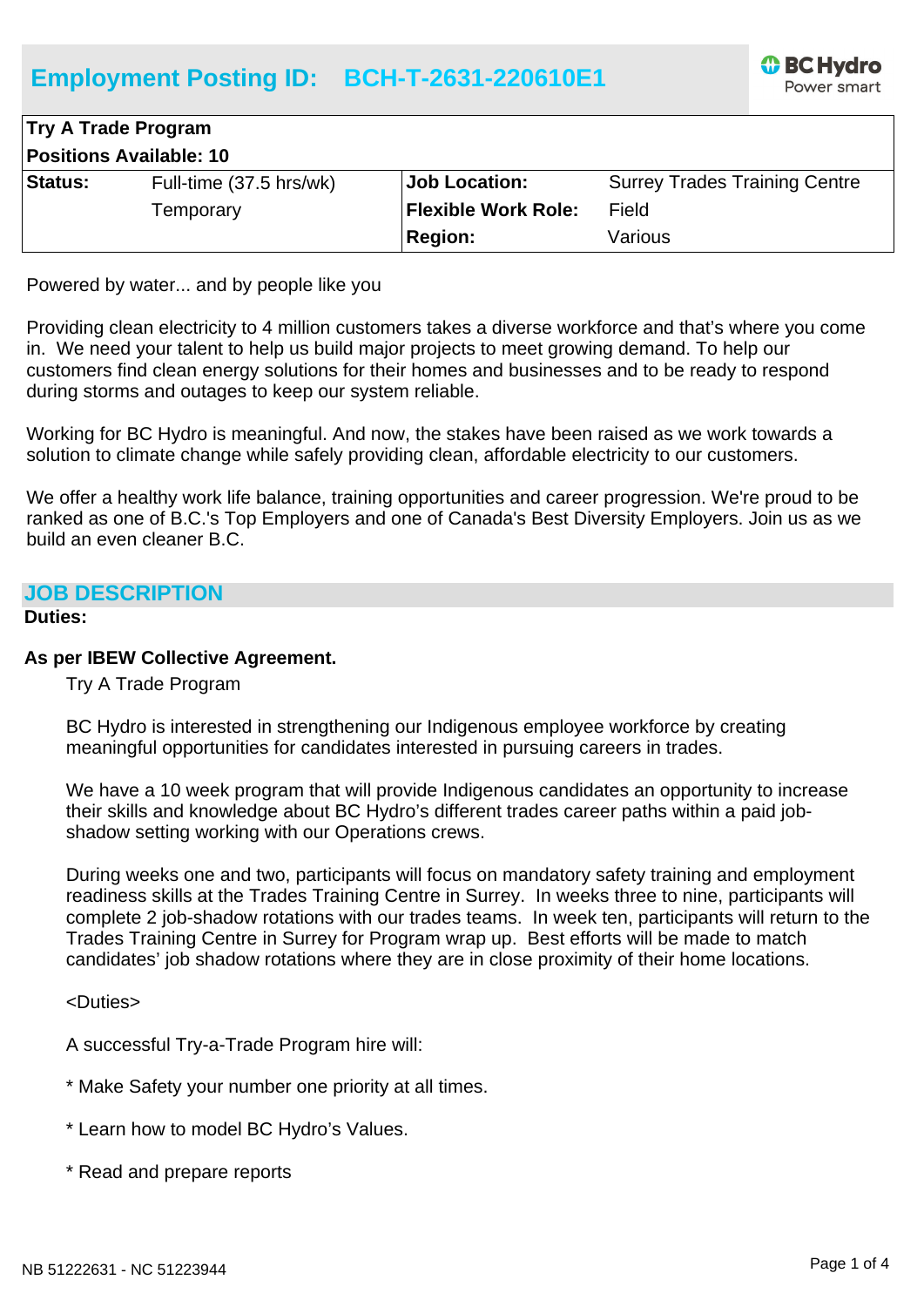BCH-T-2631-220610E1 - Try A Trade Program

\* Perform simple non-safety-sensitive tasks that will be assigned to you and monitored by a qualified Manager or Supervisor in a trades or technical environment.

\* Obtain exposure in BC Hydro Trades occupations such as: Carpenters and General Trades, Communications, Protection and Control Technicians, Electricians, Interchange Plant Operators, Machine Operators, Mechanics, Millwrights, Truck and Transportation Mechanics

\* Under the guidance of BC Hydro mentors, learn how one of BC Hydro's trades pre-apprentice, apprenticeship or technical training programs can start you on your career journey with us or with a contractor.

\* Be prepared to do additional research that will support building knowledge of the BC Hydro / contractor work environment.

### **Qualifications:**

\* A successful candidate:

\* May have High School Diploma/GED with English 12, \*Math 11 and Science 11 (Physics preferred) Acceptable Math courses include: Pre-Calculus, Principles, Applications/Foundations, Apprenticeship and Workplace Trades, or

\* May have a combination of education and/or work experience, preferably in a trades-related environment, and be

\* Physically capable of performing non-safety-sensitive work that may include tasks of a physically demanding nature from time to time.

## **ADDITIONAL INFORMATION**

### **This position is affiliated with the international Brotherhood of Electrical Workers Union (IBEW local 258) www.ibew258.bc.ca**

PROGRAM SCHEDULE

Weeks One, Two and Ten: Participants will work in indoor and outdoor classroom settings with computers and will be touring different facilities.

\* Candidates will also need to have the Ability to work on a computer Ability to live independently, if required, for the job placements Ability to learn and understand related safety regulations Good verbal and written communication skills. Good interpersonal skills.

Weeks Three to Nine:

\*Depending on the two trades selected, candidates may: Spend time exposed to all weather conditions Spend the majority of the day on feet on rough terrain Work at different sites daily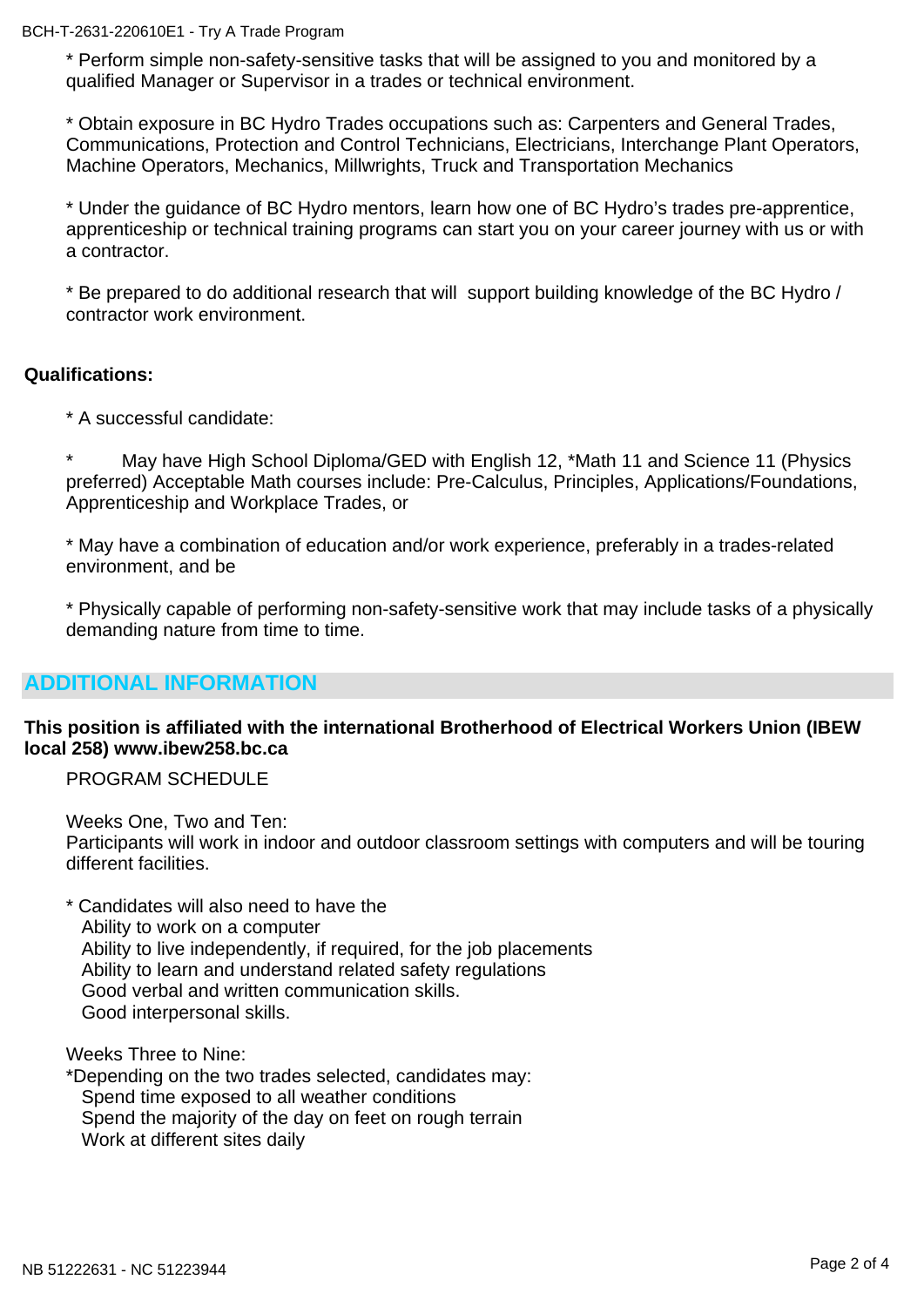#### BCH-T-2631-220610E1 - Try A Trade Program

Candidates should be able to demonstrate a strong interest in a trade career path they are placed in.

Candidates who have accumulated some trades experience or are currently enrolled in a trades foundations or other entry level apprenticeship program are encouraged to apply

These positions are also open to candidates who are looking to change careers towards a traderelated occupation.

For candidates who live in remote communities, it is considered an asset to have a valid clean ICBC Class 7N or 5 Driver's Licence in order to commute to and from work each day.

\*This is a full-time temporary paid position for 10 weeks starting in mid-fall. Successful candidates will need to be available for the entire 10 week duration.

\*For the mandatory safety training in Surrey in weeks one, two and ten, travel and accommodation costs will be covered and arranged by BC Hydro for those participants who live outside the Lower Mainland.

NOTE: Candidates who don't meet all qualifications but who demonstrate a willingness to learn about or pursue the completion of the pre-requisites for one of our Pre-Apprenticeship or Apprenticeship Program (i.e. High School Graduation, GED or Adult Dogwood with: English 12, Math 12 and Physics 12), may also be considered.

\*For more information about our Try A Trade Program for Indigenous candidates, please visit our website: https://www.bchydro.com/community/indigenous-relations/opportunities/individuals/skillstraining.html

\*This program is governed by the BC Hydro / IBEW 258 Collective Agreement 258 MOU #20

We're always looking for exceptional people to bring new ideas, fresh thinking and the motivation to help shape the electricity system in B.C. It's an exciting time to be a part of our team as we invest in our system and prepare to meet the challenges of tomorrow.

Our values guide our work. Want to join us?

We are safe. We are here for our customers. We are one team. We include everyone. We act with integrity and respect. We are forward thinking.

BC Hydro is an equal opportunity employer.

We include everyone. We welcome applications from anyone, including members of visible minorities, women, Indigenous peoples, persons with disabilities, persons of minority sexual orientations and gender identities, and others with the skills and knowledge to productively engage with diverse communities.

We are also happy to provide reasonable accommodations throughout the selection process and while working at BC Hydro. If you require support applying online because you are a person with a disability, please contact us at Recruitmenthelp@BCHydro.com .

All BC Hydro employees will be required to show proof of full Covid-19 vaccination.